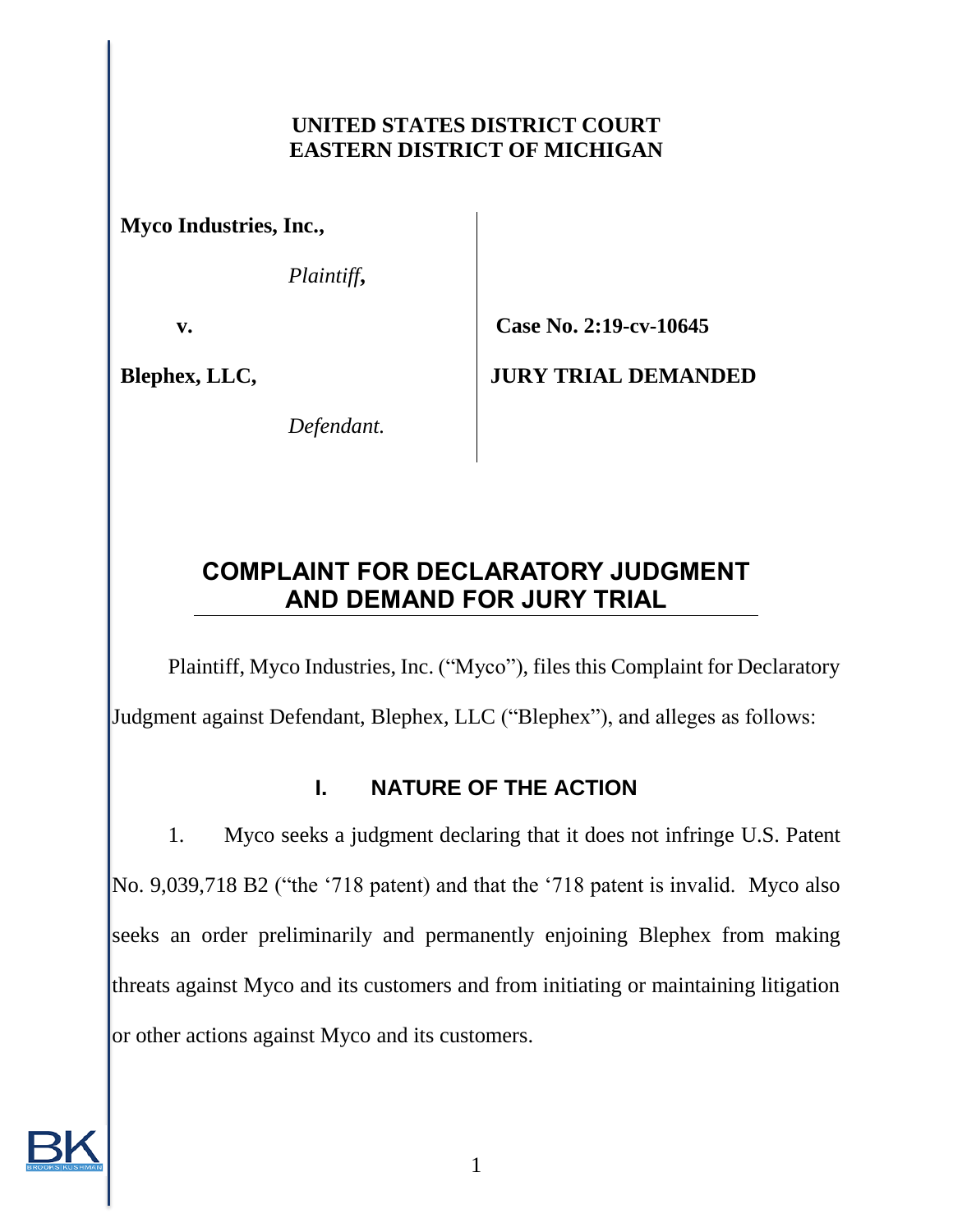#### **II. THE PARTIES**

2. Plaintiff Myco is a corporation organized and existing under the laws of the State of Michigan, with a principal place of business at 510 Highland Avenue, Suite 332, Milford, Michigan 48381.

3. On information and belief, Defendant Blephex is a corporation organized under the laws of the State of Florida with a place of business at 119 SE Parkway Court, Suite 250, Franklin, TN 37064.

4. On information and belief, Blephex was formed in 2014 by the merger of, *inter alia*, Rysurg, LLC, a Michigan limited liability company.

#### **III. JURISDICTION AND VENUE**

5. This Court has subject matter jurisdiction over this action pursuant to:

a. 28 U.S.C. § 1331, relating to "federal question" jurisdiction;

b. 28 U.S.C. § 1338(a), conferring jurisdiction over actions arising under federal patent laws;

c. 28 U.S.C. §§2201 and 2202, conferring jurisdiction over actions involving declaratory judgment.

6. On information and belief, this Court has personal jurisdiction over Blephex because it conducts business in the State of Michigan and within this district, including the advertising and sale of products to Michigan residents. Blephex has also threatened litigation against Myco, a Michigan resident.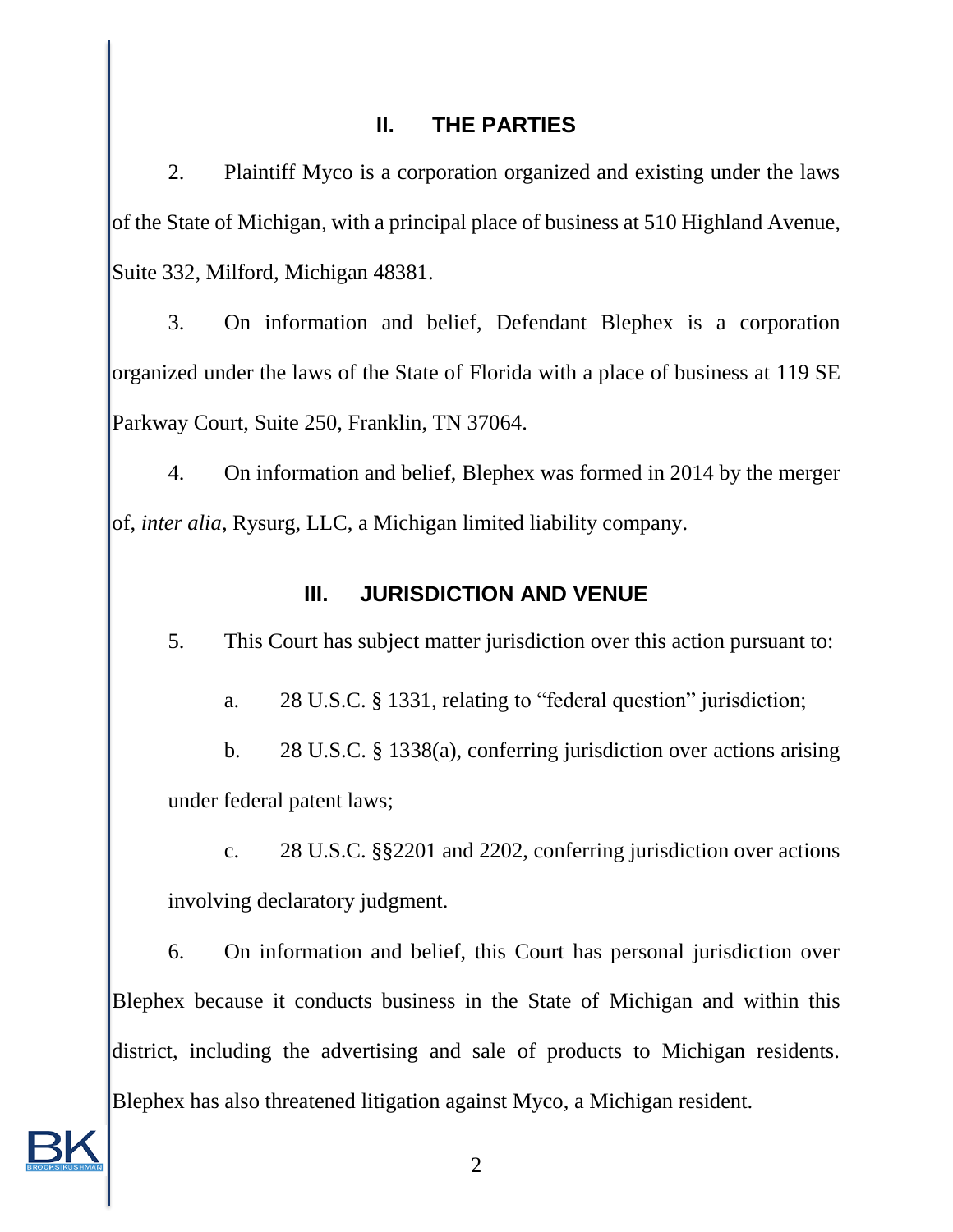7. Venue is proper in this judicial district under 28 U.S.C. §1391(c).

8. A case or controversy exists between the Myco and Blephex because Blephex has accused Myco and its customers of patent infringement and has threatened litigation.

# **IV. FACTS COMMON TO ALL COUNTS**

9. Blepharitis is a common ocular condition characterized by, for example, inflammation, scaling, reddening, and crusting of the eyelid. Blepharitis can be anterior or posterior. Anterior blepharitis affects the front edge of the eyelid, where the eyelashes join it. Posterior blepharitis affects the inner edge of the eyelid.

### **The History of the '718 Patent Claims in the Patent Office**

10. The '718 patent resulted from a patent application filed July 24, 2012, serial number 13/556,729 ("the '729 application"). The application as filed contained claims to a method of blepharitis treatment as well as an electromechanical treatment device.

11. In response to a U.S. Patent and Trademark Office ("PTO") restriction requirement, the patent owner elected to pursue the method claims.

12. The PTO rejected the method claims in the '729 application. In response, the patent owner amended the claims by adding to claim 1 the phrase "configured to access an inner edge portion of the eyelid margin." In remarks accompanying the claim amendment, the patent owner confirmed that it added the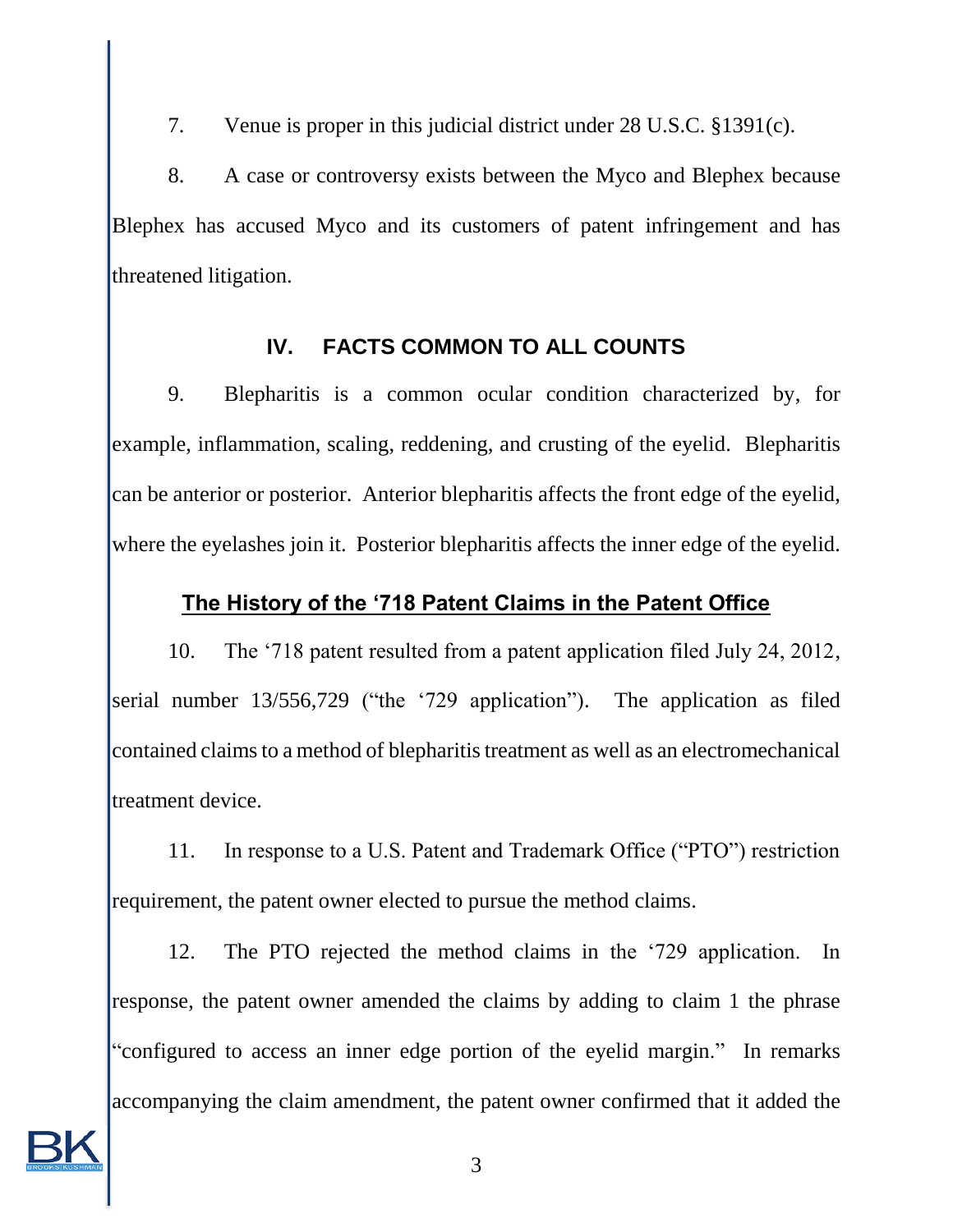new claim language to distinguish the claims from a prior art reference, U.S. Patent Pub. 2007/0060988, cited by the PTO.

13. When the patent owner amended claim 1, it also added two new independent claims, application claims 29 and 30. Claim 29 limited the treatment method to "contacting at least an inner edge portion of the eyelid margin" and in accompanying remarks, the patent owner emphasized that limiting language. In contrast, claim 30 did not include similar "inner eyelid" language.

14. After an interview with the PTO examiner, the patent owner agreed to cancel claim 30, the only claim that did not include the "inner eyelid" limitation. The patent owner also agreed to further amend claim 1 to add the phrase "between the eyelashes and the inner edge of the eyelid margin" to the treatment process to make clear that the claimed process requires treating the inner edge of the eyelid.

15. Blephex's '718 patent issued on May 26, 2015 with two independent method claims, claim 1 and 17 (former application claim 29). Both claims require treating the inner edge of the eyelid, namely posterior blepharitis.

#### **Myco's AB Max Product**

16. Myco makes and sells a product called AB Max for the treatment of anterior blepharitis. (*See, e.g.*, Exhibit A.) Myco does not sell AB Max for treatment of posterior blepharitis and has never promoted, endorsed, or encouraged such use.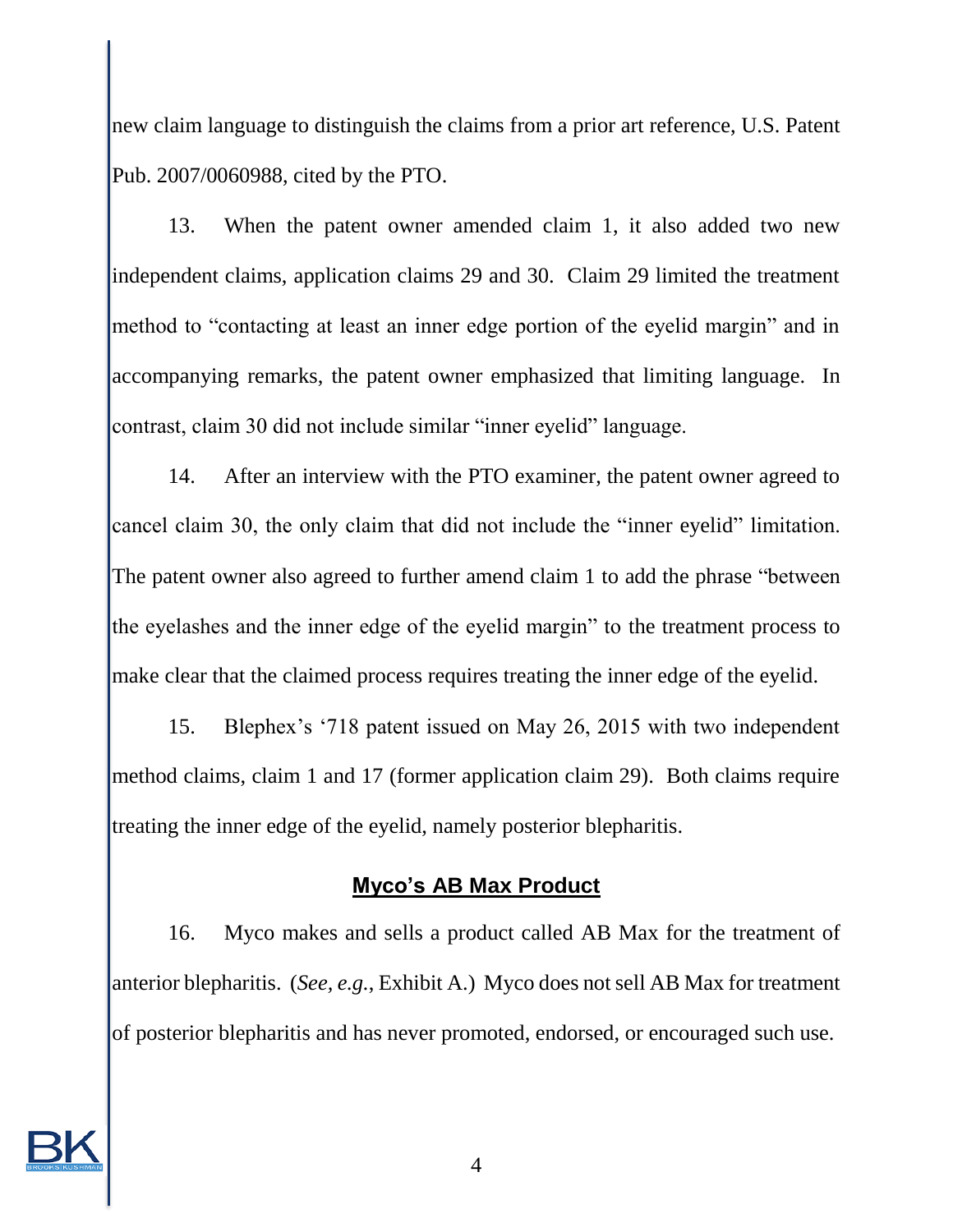#### **Blephex's Infringement Threats**

17. On Thursday February 21, 2019, Blephex's Manager, James Rynerson, approached Myco's sales booth at SECO 2019 in New Orleans, LA. Rynerson told Myco's Chairman, John Choate, that Myco's AB Max product infringed Blephex's patents and that Blephex would sue Myco and its customers. Rynerson made a video recording of his threats.

18. Blephex is a litigious company as shown, for example, by its lawsuit against Pain Point Medical Systems Inc. pending in the Northern District of Texas, Case No. 3-16-cv-00410.

#### **V. COUNT 1**

## **DECLARATORY JUDGMENT OF NON-INFRINGEMENT**

19. Myco incorporates the above allegations.

20. Because of the threats Blephex made against Myco and its customers alleging infringement of Blephex's '718 patent, an actual case or controversy exists with respect to the '718 method patent.

21. The '718 patent is infringed only if the device recited in the claims ("a swab operably connected to an electromechanical device") is used to treat posterior blepharitis.

22. Myco has not used AB Max to treat posterior blepharitis and, therefore, has not directly infringed the '718 patent.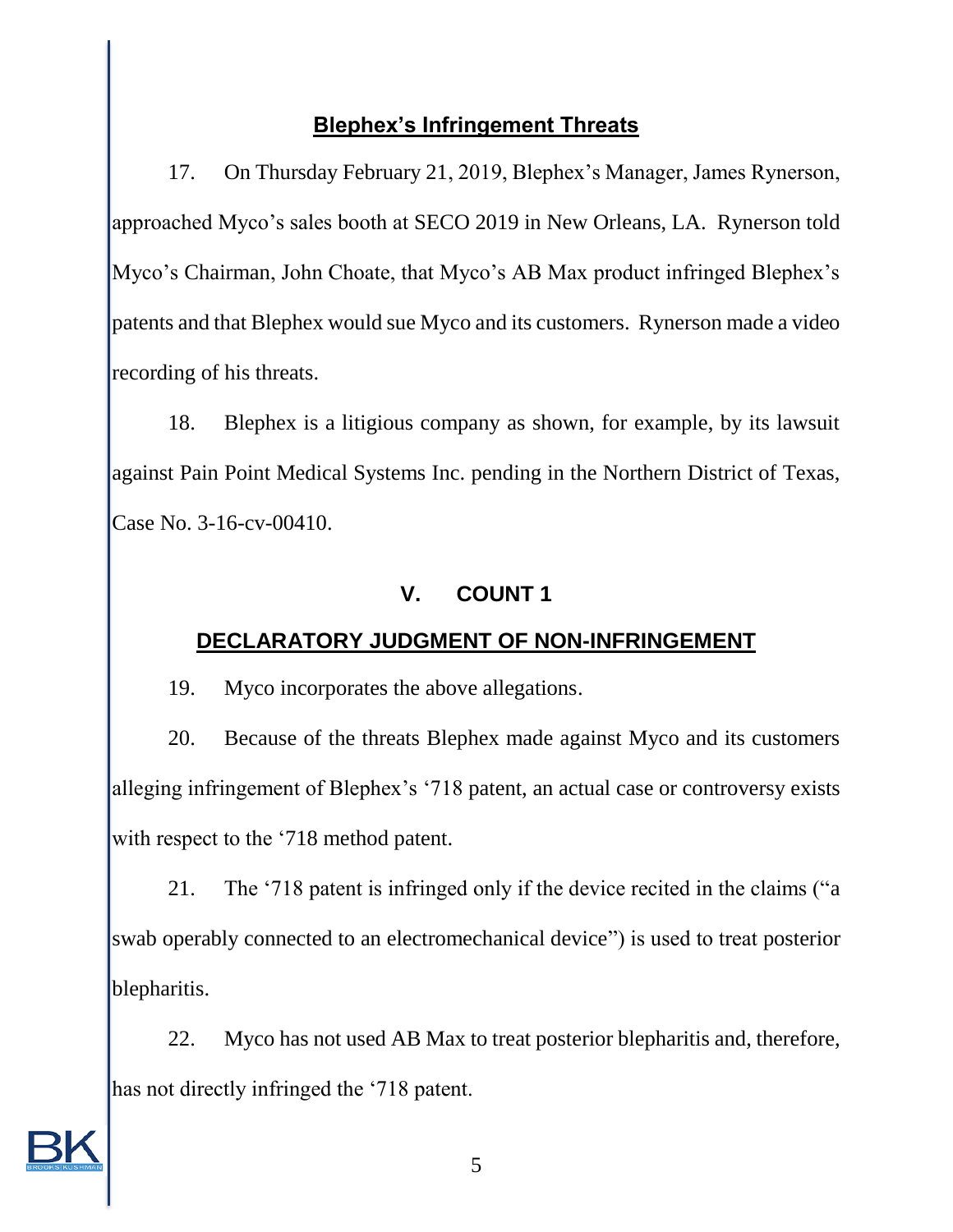23. Myco has not promoted, encouraged, or induced others to use AB Max to treat posterior blepharitis, so, Myco has not actively induced infringement of the '718 patent.

24. AB Max has substantial non-infringing uses, namely, treatment of anterior blepharitis, so, Myco has not contributorily infringed the '718 patent.

25. Myco is entitled to a declaratory judgment that it has not infringed and is not infringing the '718 patent.

### **VI. COUNT 2**

## **DECLARATORY JUDGMENT OF INVALIDITY**

26. Myco incorporates the above allegations.

27. The claims of the '718 patent are invalid under 35 U.S.C. §§ 102, 103, and/or 112.

# **VII. PRAYER FOR RELIEF**

WHEREFORE, Plaintiff Myco asks the Court to enter judgment against Blephex providing the following relief:

A. a declaration that Myco does not directly or indirectly infringe Blephex's patent rights;

B. a declaration that Blephex's '718 patent is invalid;